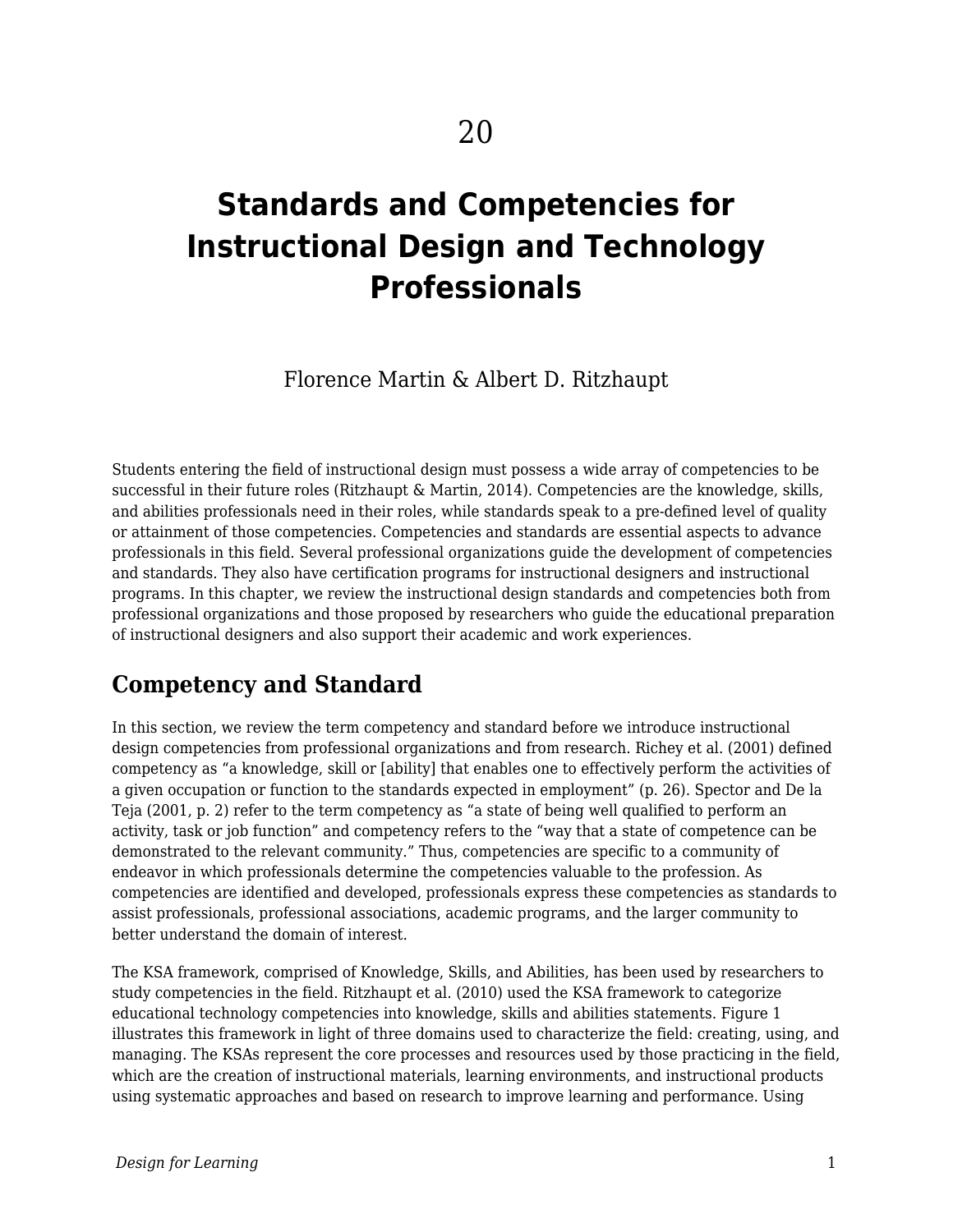refers to selecting, using, and implementing educational technologies and processes to support student learning and to enhance their pedagogy. Management refers to managing people, processes, physical infrastructures, and financial resources to create diverse learning environments and provide supportive learning communities to improve learning and performance (AECT Standards 2012, 2008).

### **Figure 1**

*Knowledge, Skill, and Abilities Statements for Educational Technologists (Adapted from Ritzhaupt et al., 2010)*



Standards are critically important to establish a foundation for a field. For instance, the field of project management established the well-known American National Standards Institute's (ANSI) Guide to The Project Management Body of Knowledge (PMBOK), which is used as the basis for the Project Management Professional (PMP) certification program and as the official body of knowledge for the profession.

## **Instructional Design and Technology Competencies and Standards From Professional Organizations**

The field of instructional design is comprised of several professional organizations, several of which define competencies and standards for the profession. Table 1 provides a summary of these professional organizations and the following section provides more details about each. Each organization has a different focus and provides standards and competencies for their relevant programs. Students should be reminded that these standards and competencies serve as ideal frameworks, and should not be discouraged by their scope.

#### **Table 1**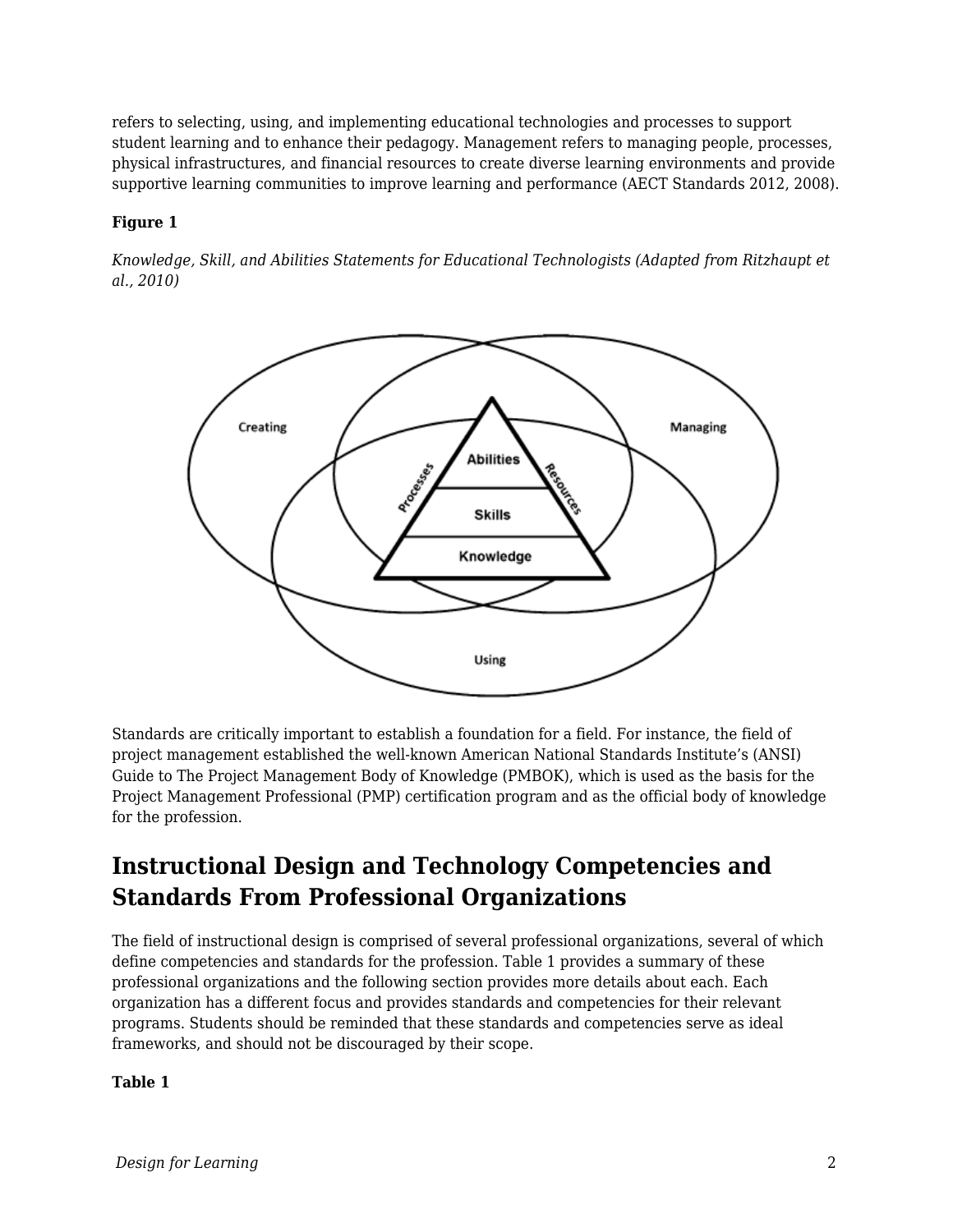**Professional Organization Website Address** International Board of Standards for Training, Performance and Instruction http://ibstpi.org/ International Society for Performance Improvement https://www.ispi.org/ Association for Talent Development https://www.td.org/ Association for Educational Communications and Technology https://www.aect.org/ Online Learning Consortium https://onlinelearningconsortium.org/ International Society for Technology in Education https://www.iste.org/ University Professional and Continuing Education Association https://upcea.edu/

*Professional Organizations Who Publish Instructional Design and Technology Standards*

## **International Board of Standards for Training, Performance and Instruction (IBSTPI)**

#### <http://ibstpi.org/>

Ibstpi Vision: To be the leader in setting international standards in the areas of training, instruction, learning, and performance improvement.

Ibstpi Mission: Develop, validate, and promote implementation of international standards to advance training, instruction, learning, and performance improvement for individuals and organizations.

Ibstpi has competency sets for various learning and development roles, including the instructional designer. They also have competency sets for other roles such as training manager, evaluator, instructor, and learner. For the instructional designer, Ibstpi (2012) developed 22 competencies across five domains.

- 1. Professional Foundations
- 2. Planning and Analysis
- 3. Design and Development
- 4. Evaluation and Implementation
- 5. Management

Each of these competencies has detailed performance statements and a level of expertise (essential, managerial and advanced) identified for each of them. Ibstpi goes through a rigorous development model to identify and validate these competencies. The steps in the model include preliminary analysis of job roles, identification of foundational research, competency drafting by directors and experts, validation study design, translation of research instruments in multiple languages and implementation worldwide with working professionals, data analysis and competency validation, publishing final competencies and performance statements and disseminating the competencies to practitioners, researchers and organizations.

### **International Society for Technology in Education (ISTE)**

#### <https://www.iste.org/>

ISTE Vision: ISTE's vision is that all educators are empowered to harness technology to accelerate innovation in teaching and learning, and inspire learners to reach their greatest potential.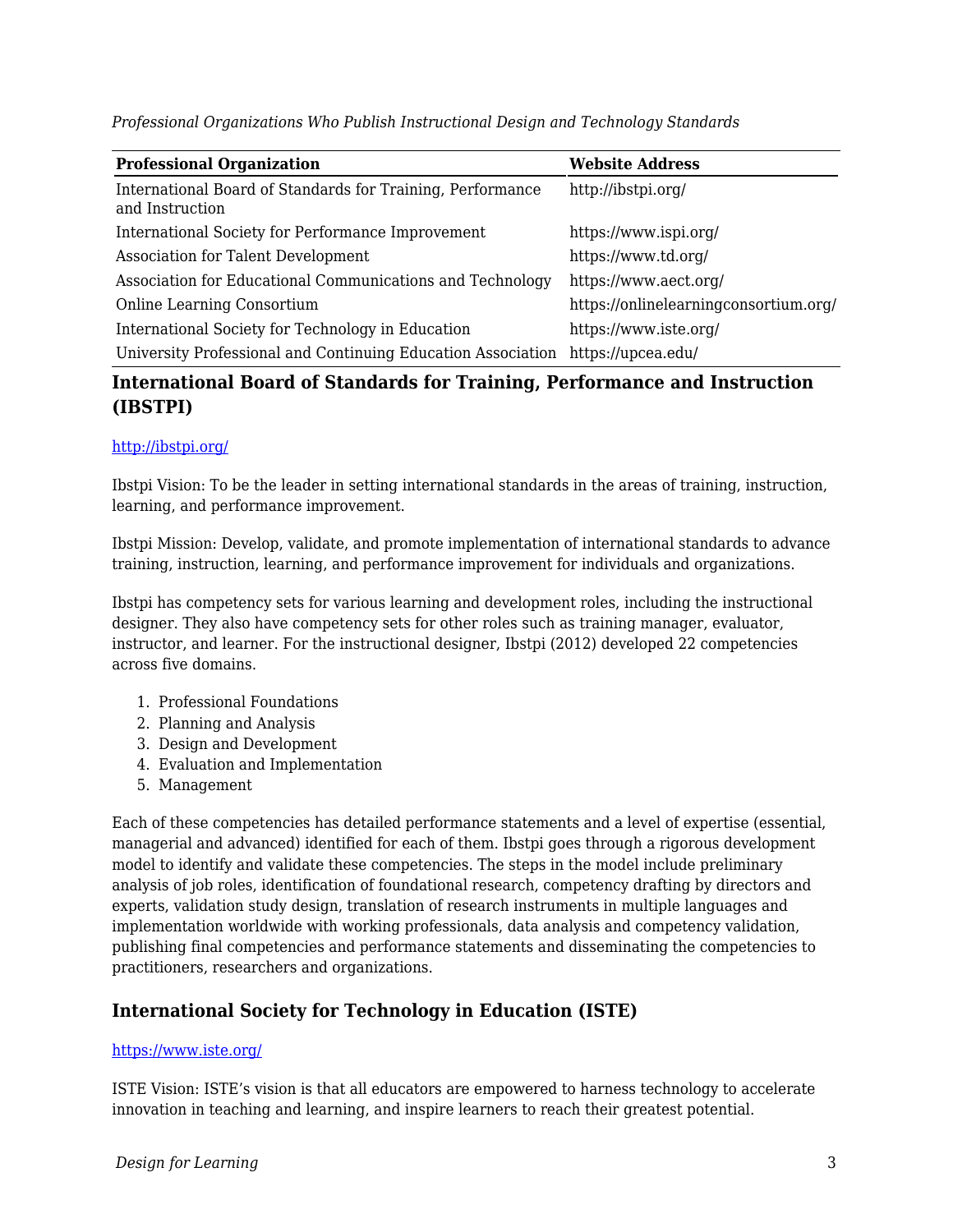ISTE Mission: ISTE inspires educators worldwide to use technology to innovate teaching and learning, accelerate good practice, and solve tough problems in education by providing community, knowledge, and the ISTE Standards—a framework for rethinking education and empowering learners.

ISTE has developed well-adopted standards for students, teachers, administrators, coaches, and computer science educators. The ISTE standards are widely accepted in the K-12 community, and have been transformed into assessment systems (Hohlfeld et al., 2010) and a new professional credential offered by ISTE known as the ISTE Certification, which is a vendor neutral teacher certification based on the ISTE Standards for Educators. The ISTE Standards for Educators can be accessed at [https://www.iste.org > standards](https://www.iste.org/standards) for more information.

They include:

- 1. Learner: Educators continually improve their practice by learning from and with others and exploring proven and promising practices that leverage technology to improve student learning.
- 2. Leader: Educators seek out opportunities for leadership to support student empowerment and success and to improve teaching and learning.
- 3. Citizen: Educators inspire students to positively contribute to and responsibly participate in the digital world.
- 4. Collaborator: Educators dedicate time to collaborate with both colleagues and students to improve practice, discover and share resources and ideas, and solve problems.
- 5. Designer: Educators design authentic, learner-driven activities and environments that recognize and accommodate learner variability.
- 6. Facilitator: Educators facilitate learning with technology to support student achievement of the ISTE Standards for Students.
- 7. Analyst: Educators understand and use data to drive their instruction and support students in achieving their learning goals.

## **International Society for Performance Improvement (ISPI)**

#### <https://www.ispi.org/>

ISPI Vision: Performance improvement practices are recognized globally as an essential part of every organization's competitive strategy.

ISPI Mission: ISPI and its members use evidence-based performance improvement research and practices to effect sustainable, measurable results and add value to stakeholders in the private, public, and social sectors.

ISPI has proposed 10 Human Performance Practitioner Standards for instructional designers who assume the specialized role of performance consultants. The ten standards include,

- 1. Focus on Results or Outcomes
- 2. Take a Systemic View
- 3. Add Value
- 4. Work in Partnership with Clients and Stakeholders
- 5. Determine Need or Opportunity
- 6. Determine Cause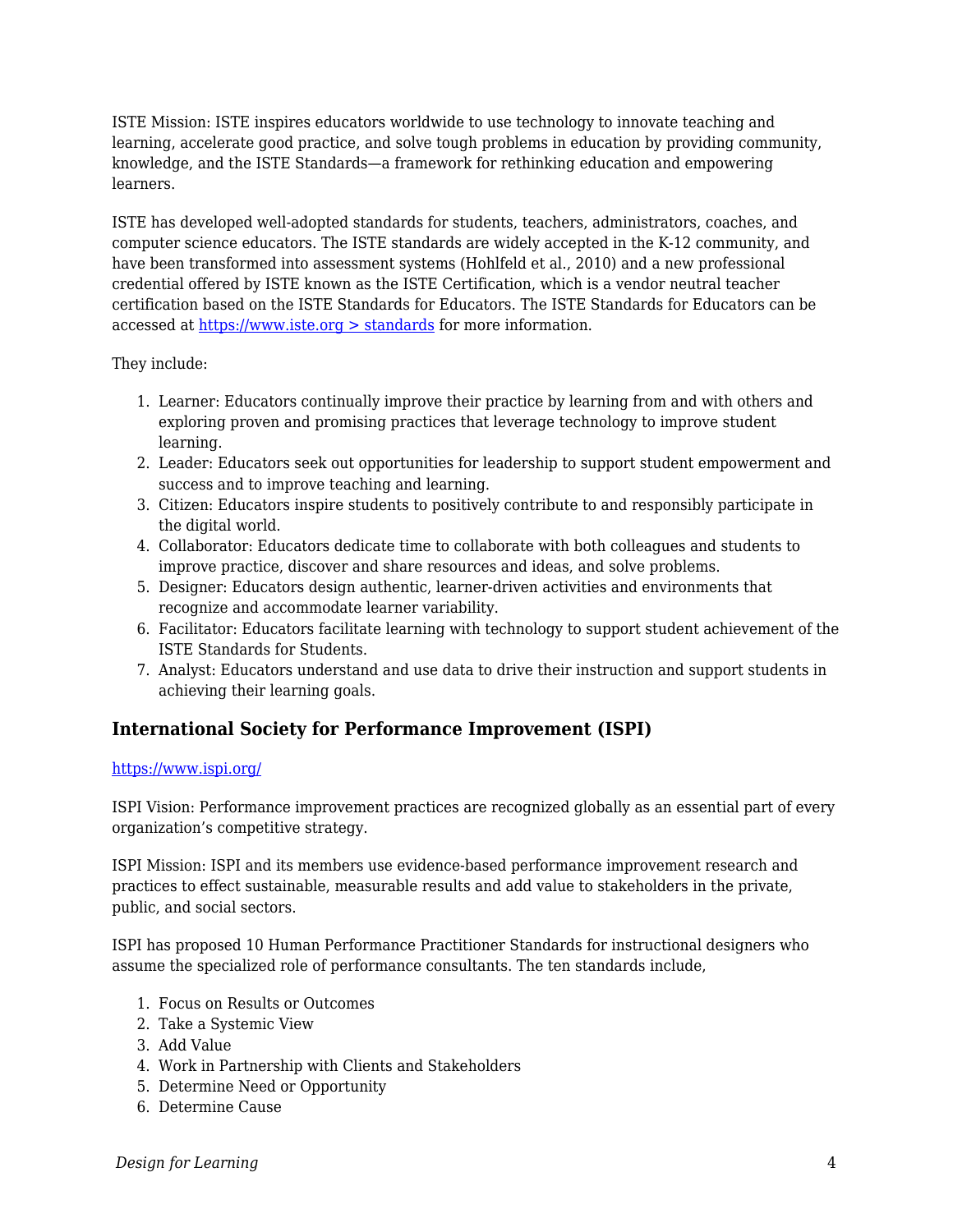- 7. Design Solutions including Implementation and Evaluation
- 8. Ensure Solutions' Conformity and Feasibility
- 9. Implement Solutions
- 10. Evaluate Results and Impact

In addition to the practitioner standards, ISPI also has accreditation standards for organizations and programs/courses. ISPI certifies practitioners though a rigorous peer-review process and with the opportunity for the practitioners to be re-certified every three years.

### **Association for Talent Development (ATD)**

#### <https://www.td.org/>

ATD Vision: Create a World That Works Better

ATD Mission: Empower Professionals to Develop Talent in the Workplace

ATD certifies professionals in learning and performance (CPLP) and associate professionals in talent development. The Certified Professional in Learning and Performance (CPLP) candidates are tested on [ten \(10\) areas of expertise](https://www.td.org/certification/atd-competency-mode) and include:

- 1. Performance Improvement
- 2. Instructional Design
- 3. Training Delivery
- 4. Learning Technologies
- 5. Evaluating Learning Impact
- 6. Managing Learning Programs
- 7. Integrated Talent Management
- 8. Coaching
- 9. Knowledge Management
- 10. Change Management

ATD also has a competency model for learning and development through which they identify roles, areas of expertise, and foundational competencies for professionals in learning and performance.

### **Association for Educational Communications and Technology (AECT)**

#### <https://www.aect.org/>

AECT Vision: We seek to be the premier international organization in educational technology, the organization to which others refer for research and best practices.

AECT Mission: Provide international leadership by promoting scholarship and best practices in the creation, use, and management of technologies for effective teaching and learning.

Januszewski and Molenda (2007) defined Educational Technology as "the study and ethical practice of facilitating learning and improving performance by creating, using, and managing appropriate technological processes and resources" (p.1).

AECT has developed standards for educational technologists in five areas. [These standards can be](https://www.aect.org/docs/AECTstandards2012.pdf)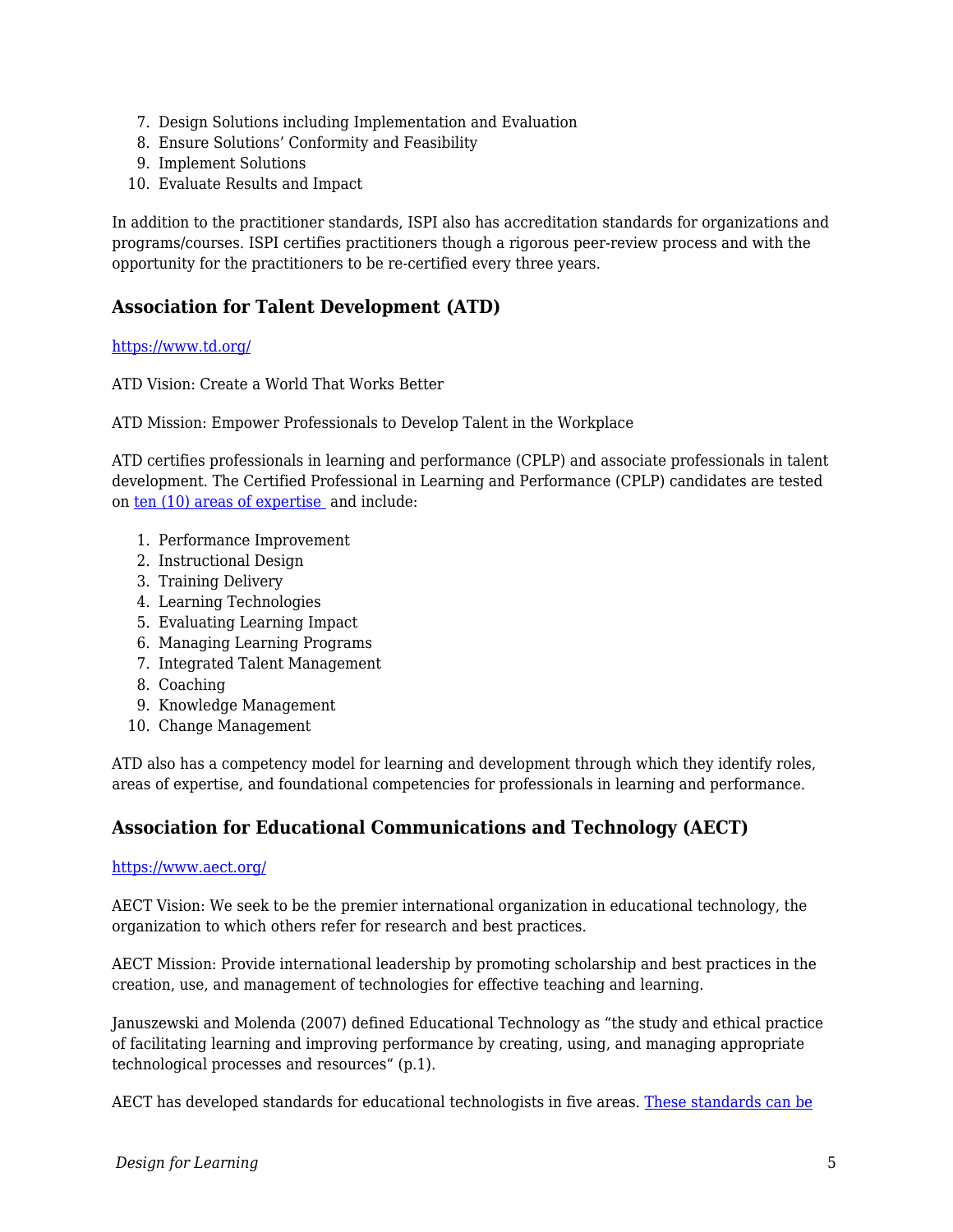#### [accessed from the AECT website.](https://www.aect.org/docs/AECTstandards2012.pdf)

- 1. Content Knowledge
- 2. Content Pedagogy
- 3. Learning Environments
- 4. Professional Knowledge and Skills
- 5. Research

For each of the standards, there are several indicators provided. AECT certifies graduate certificate programs in higher education who prepare educational technologists based on these standards.

## **University Professional and Continuing Education Association (UPCEA)**

#### <https://upcea.edu/>

UPCEA is a leading association of professional, continuing and online education. Their goal is to provide high quality, professional, continuing and online education programs of practice in higher education.

UPCEA® Purposes:

To promote quality in professional and continuing higher education.

UPCEA has seven standards identified to provide excellence in online learning leadership.

- 1. Internal Advocacy
- 2. Entrepreneurial Initiative
- 3. Faculty Support
- 4. Student Support
- 5. Digital Technology
- 6. External Advocacy
- 7. Professionalism

### **Online Learning Consortium (OLC)**

<https://onlinelearningconsortium.org/>

OLC® Vision: Setting the global standard in online and digital learning

OLC® Mission: Creating community and connections around quality online and digital learning while driving innovation

OLC's Five Pillars of Quality Online Education include:

- 1. Learning Effectiveness
- 2. Scale
- 3. Access
- 4. Faculty Satisfaction
- 5. Student Satisfaction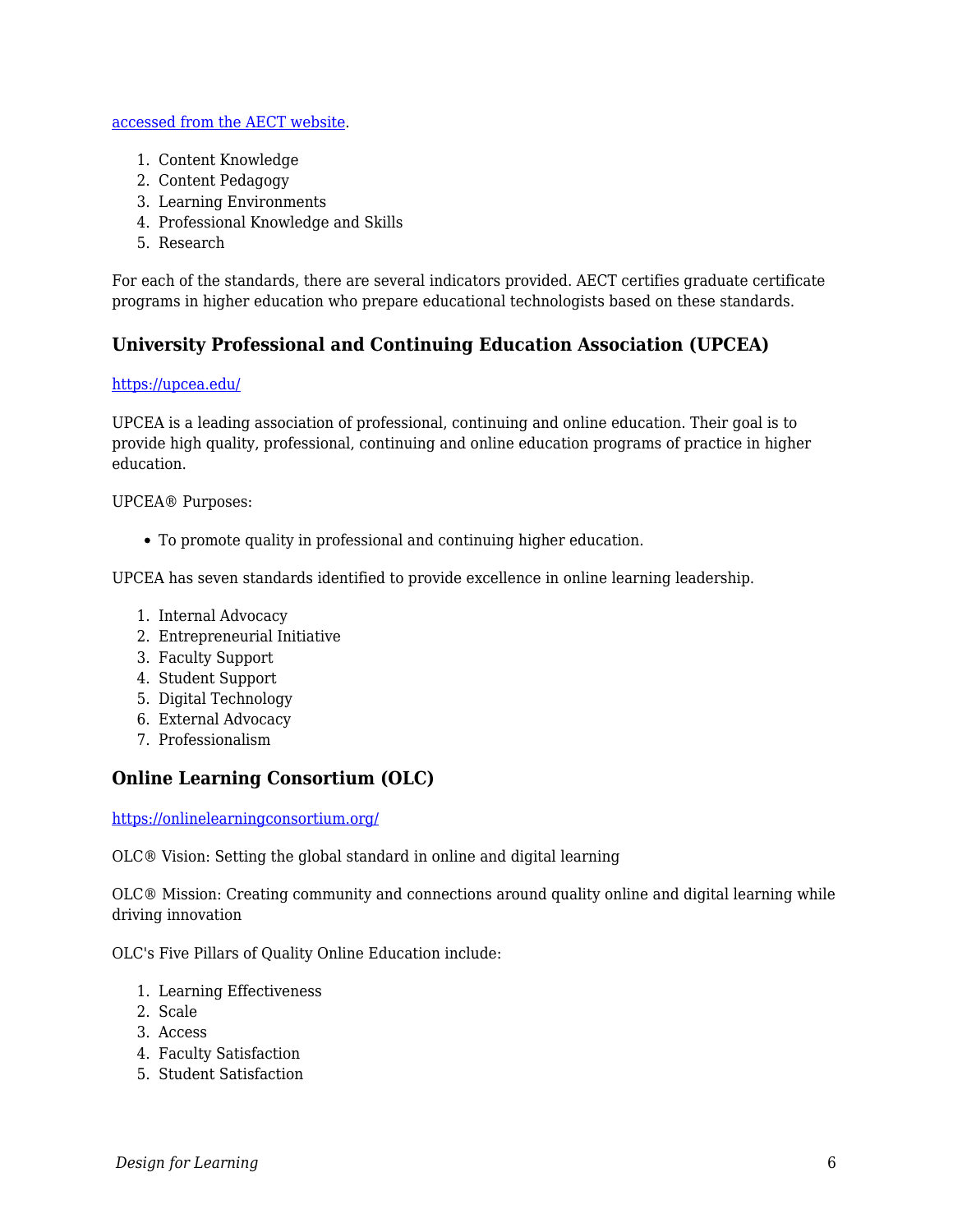## **Instructional Design and Technology Competencies From Research**

In addition to the professional organizations, several researchers have examined instructional design competencies and standards over the years. Table 2 below provides details of researchers and the competencies and standards examined for various instructional design professionals. These articles can be used to plan professional development, academic programs, and learning experiences for our professionals and emerging professionals.

#### **Table 2**

| <b>Authors</b>                                      | <b>Audience</b>                                               |                                            | <b>Research Method Competencies Identified</b>                                                                                                               |
|-----------------------------------------------------|---------------------------------------------------------------|--------------------------------------------|--------------------------------------------------------------------------------------------------------------------------------------------------------------|
| Tennyson<br>(2001)                                  | Instructional<br>Technologists                                | Development of<br>competency<br>worksheet  | Educational foundations, instructional systems<br>design methodology, and instructional design<br>process experience                                         |
| Liu, Gibby,<br>Quiros, and<br>Demps (2002)          | Instructional<br>Designers                                    | Interviews                                 | Problem-solving and decision-making skills                                                                                                                   |
| Brown, Sugar<br>and Daniels<br>(2007)               | Media Producers<br>in entry-level<br>multimedia<br>production | <b>Biennial Survey</b>                     | Authoring applications media producers<br>regularly use and attributes that are most<br>important to the choice of an authoring<br>application               |
| Kenny, Zhang,<br>Schwier and<br>Campbell<br>(2007)  | Instructional<br>Designers                                    | Literature Review                          | Communication skills, knowledge of<br>instructional design models, problem-<br>solving/decision-making skills, and technology<br>skills                      |
| Ritzhaupt,<br>Martin and<br>Daniels (2010)          | Educational<br>Technologists                                  | Analysis and<br>Survey of<br>Professionals | Job Announcement Multimedia competencies for educational<br>technologists                                                                                    |
| Lowenthal,<br>Wilson and<br>Dunlap (2010)           | Instructional<br>Designers                                    | Analysis                                   | Job Announcement Instructional design experience,<br>communication skills and collaboration skills                                                           |
| Wakefield,<br>Warren and<br>Mills (2012)            | Instructional<br>Designers                                    | Analysis                                   | Job Announcement Communication and interpersonal skills,<br>managing multiple instructional<br>Design projects, specific traits, and<br>collaborative skills |
| Ritzhaupt and<br>Kumar (2015)                       | Instructional<br>Designers in<br><b>Higher Education</b>      | In-depth<br>Interviews                     | Solid foundation in instructional design and<br>learning theory, possess soft skills and<br>technical skills, and have a willingness to learn<br>on the job  |
| Kang and<br>Ritzhaupt<br>(2015)                     | Educational<br>Technologists                                  | Analysis                                   | Job Announcement Instructional design, project management,<br>technical skills, and soft skills                                                              |
| Ritzhaupt,<br>Martin, Pastore<br>and Kang<br>(2018) | Educational<br>Technologists                                  | Survey of<br>Professionals                 | Instructional design, development, facilitation,<br>assessment, evaluation, communication,<br>problem-solving, and interpersonal skills                      |

*Instructional Design and Technology Competencies From Research*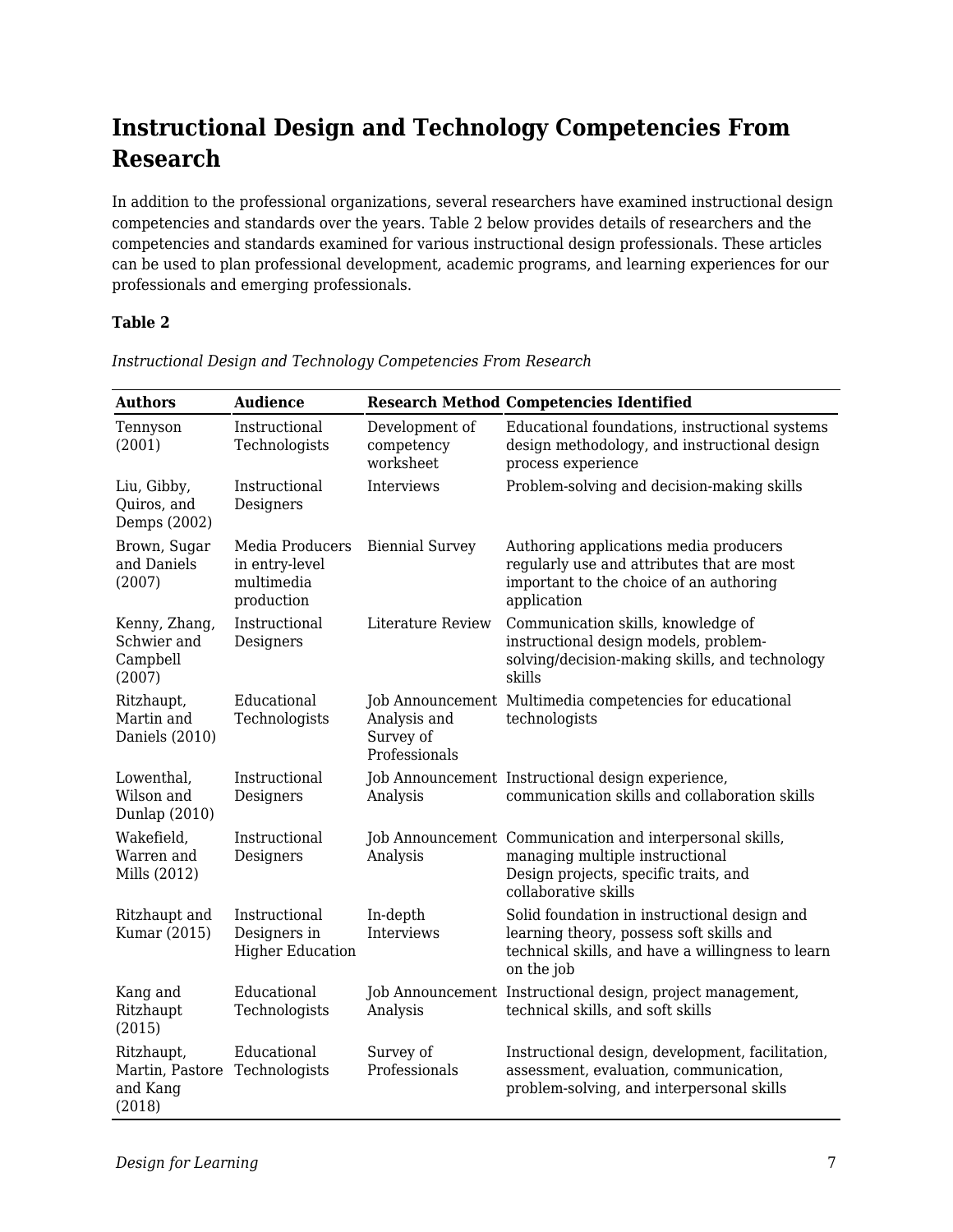Learning theory also guides ethical decision-making when engaged in the creation of a wide-array of learning solutions. Professionals must also stay abreast in emerging learning technologies and should possess both the ability to learn independently and the commitment to lifelong learning. Other knowledge, skills, and abilities were identified in these studies, but these areas noted were frequently observed and noted.

## **Conclusion**

Professional competencies and standards are helpful ways to communicate the value-add of our professionals to stakeholders outside of our community in various professional contexts (e.g., healthcare), to assist our professionals and emerging professionals in planning professional development and lifelong learning (e.g., which webinar to attend), and to guide our academic programs to align with the expectations of the needs in our field (e.g., selecting which topics to cover in an instructional design course). While no list of competencies and standards is complete, those enumerated in this chapter provide readers a glimpse of the status of the profession as described by our professional organizations and existing research literature. Students entering the profession should spend time on learning these competencies and standards to identify career paths and professional development opportunities. We conclude the chapter with some independent learning activities for your edification.

## **Application Exercises**

- 1. How should professional competencies and standards be identified, documented, and used by professionals in our field? What forms of research methods have been used to identify and document these competencies and standards? Write a brief overview of how you think competencies and standards should be developed in our profession by reviewing the existing articles listed in Table 2.
- 2. Read three of the recent articles listed in Table 2. Using the competencies and standards provided in these articles, write a short list of professional learning outcomes for yourself to achieve in the next calendar year.
- 3. Explore one of the professional organizations discussed in this chapter to identify more detailed information about the organization, including when the professional organization hosts its annual conference, the cost of membership, the list of readings available with membership, and any of professional learning (e.g., webinars) provided by the organization for its members.
- 4. Some scholars, such as Ritzhaupt and Martin (2010; 2014; 2018) have expressed the competencies of professionals using knowledge, skill, and ability statements. Using this approach, search and identify 10 instructional design professional position announcements using tools like indeed.com. After identifying the announcements, code the knowledge, skill, and ability statements found in these announcements.

## **References**

Brown, A., Sugar, B. & Daniels, L. (2007). Media production curriculum and competencies: Identifying entry-level multimedia production competencies and skills of instructional design and technology professionals: Results from a biennial survey. Paper presented at Association of Educational Communcations and Technology.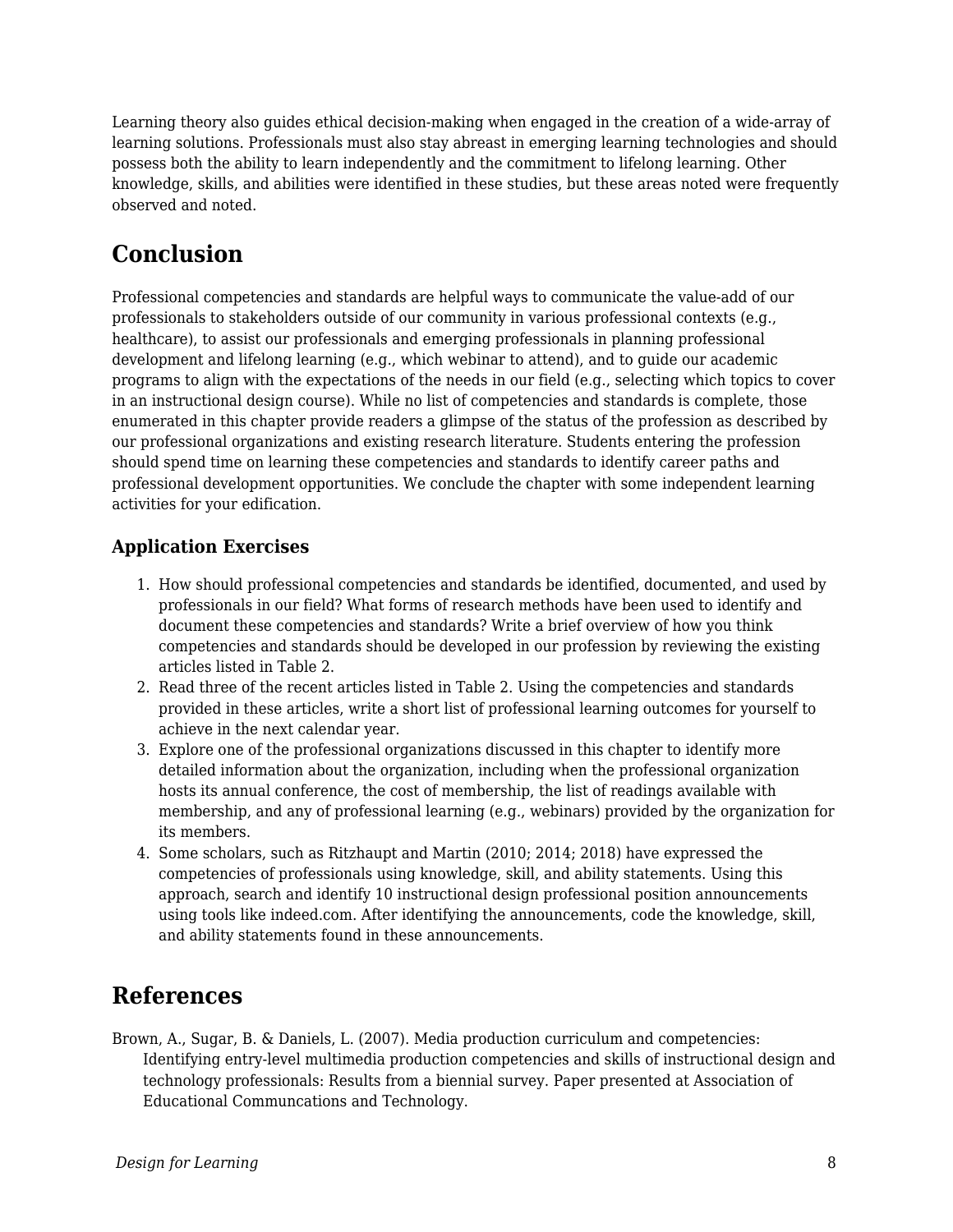- Hohlfeld, T. N., Ritzhaupt, A. D., & Barron, A. E. (2010). Development and validation of the Student Tool for Technology Literacy (ST2L). *Journal of Research on Technology in Education, 42*(4), 361-389.
- Januszewski, A., Molenda, M., & Harris, P. (Eds.). (2008). *Educational technology: A definition with commentary* (2nd ed.). Hillsdale, NJ: Lawrence Erlbaum Associate
- Kang, Y., & Ritzhaupt, A. D. (2015). A job announcement analysis of educational technology professional positions: Knowledge, skills, and abilities. *Journal of Educational Technology Systems, 43*(3), 231-256.
- Kenny, R.F., Zhang, Z., Schwier, R.A., & Campbell, K. (2008). A review of what instructional designers do: Questions answered and questions not asked. *Canadian Journal of Learning and Technology, 31*(1).
- Liu, M., Gibby, S., Quiros, O. & Demps, E. (2002). Challenges of being an instructional designer for new media development: A view from the practitioners. *Journal of Educational Multimedia and Hypermedia, 11*(3), 195-219.
- Lowenthal, P., Wilson, B. G., & Dunlap, J. C. (2010). An analysis of what instructional designers need to know and be able to do to get a job. Presented at the annual meeting of the Association for Educational Communications and Technology. Anaheim, CA.
- Ritzhaupt, A. D., & Kumar, S. (2015). Knowledge and skills needed by instructional designers in higher education. *Performance Improvement Quarterly, 28*(3), 51–69.
- Ritzhaupt, A. D., & Martin, F. (2014). Development and validation of the educational technologist multimedia competency survey. *Educational Technology Research and Development, 62*(1), 13–33.
- Ritzhaupt, A., Martin, F., & Daniels, K. (2010). Multimedia competencies for an educational technologist: A survey of professionals and job announcement analysis. *Journal of Educational Multimedia and Hypermedia, 19*(4), 421–449.
- Ritzhaupt, A. D., Martin, F., Pastore, R., & Kang, Y. (2018). Development and validation of the educational technologist competencies survey (ETCS): Knowledge, skills, and abilities. *Journal of Computing in Higher Education, 30*(1), 3–33.
- Spector, J. M., & De la Teja, I. (2001). *Competencies for online teaching*. ERIC Clearinghouse on Information & Technology, Syracuse University.
- Tennyson, R. D. (2001). Defining core competencies of an instructional technologist. *Computers in Human Behavior, 17*, 355–361.
- Williams van Rooij, S. (2013). The career path to instructional design project management: An expert perspective from the US professional services sector. *International Journal of Training and Development, 17*(1), 33-53.
- Wakefield, J., Warren, S., & Mills, L. (2012). Traits, skills, and competencies aligned with workplace demands: What today's instructional designers need to master. In P. Resta (Ed.), *Proceedings of*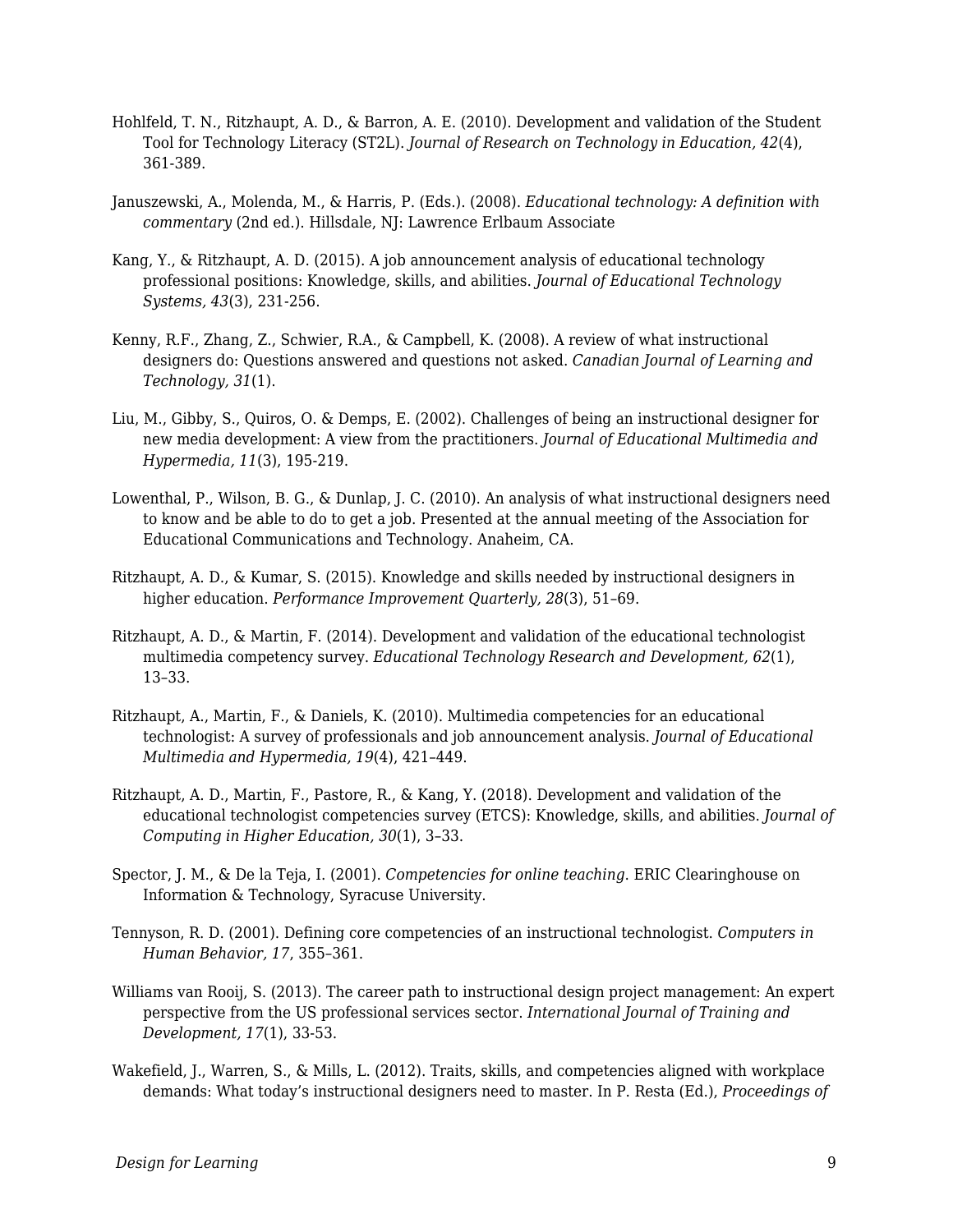*society for information technology and teacher education international conference 2012* (pp.3126–3132).